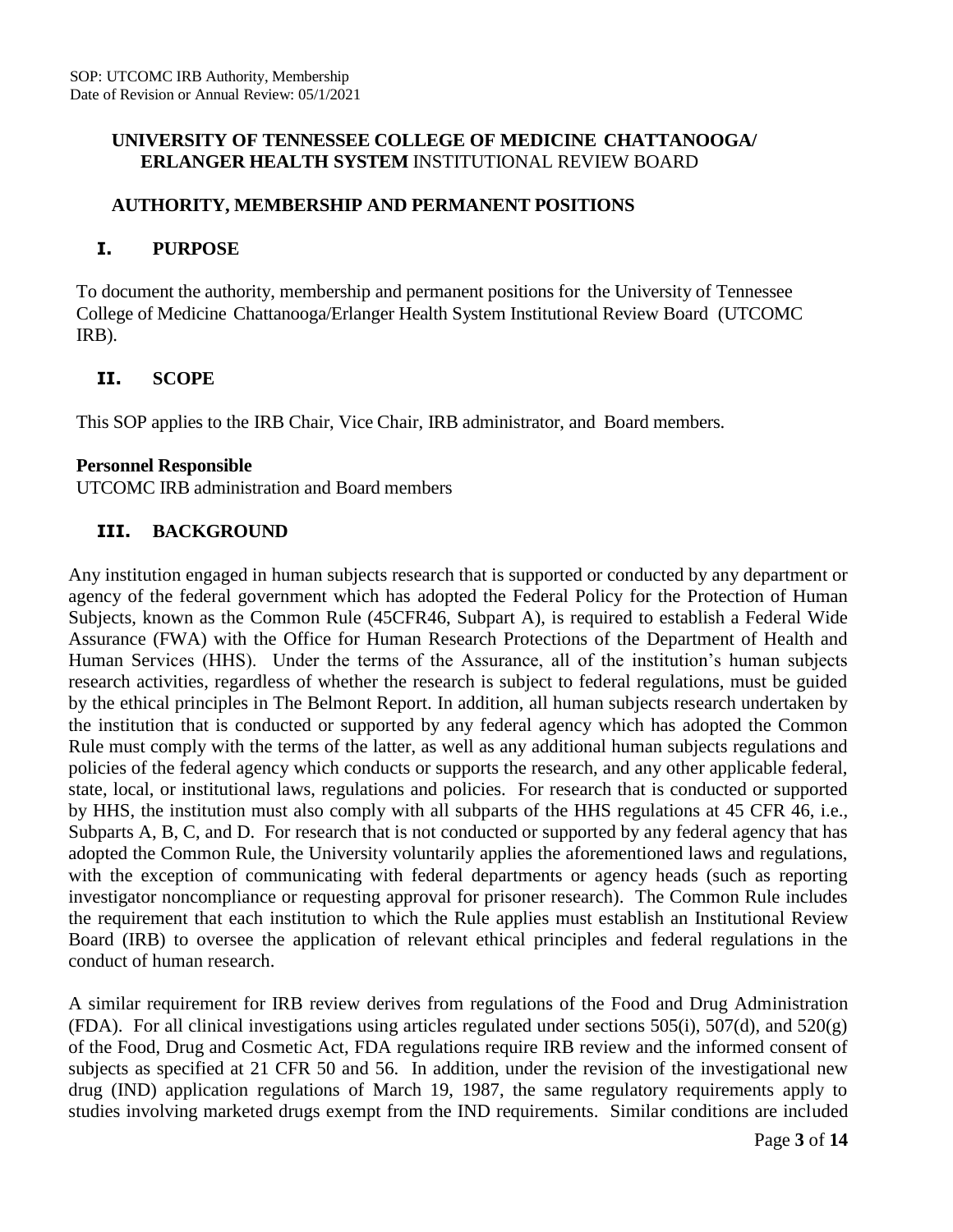in the investigational device (IDE) regulations addressing abbreviated requirements for certain categories of device investigations. Although FDA regulations for the protection of human subjects do not require institutions conducting FDA-regulated human research to have their own IRB, local IRB policy requires that any UTHSC personnel conducting FDA-regulated studies must secure prior review and approval of the UTHSC IRB. Any studies approved under both the HHS and FDA regulations will be required to adhere to the more stringent regulations of each set where they differ.

The University of Tennessee Health Science Center (UTHSC) established the University of Tennessee Health Science Center Institutional Review Board in 1972. The UTCOMC IRB is linked to the UTHSC IRB by the Federal Wide Assurance. The IRB has oversight authority for all research with human subjects conducted by UTHSC faculty, staff, students, residents, or fellows and also has a MOU in place with Erlanger Health Systems as review board. The IRB maintains a cooperative agreement with the National Cancer Institute (CIRB program. The IRB at its discretion may oversee research activities conducted by non- UTCOMC personnel who are not covered by any of the aforementioned agreements.

The UTCOMC IRB reports administratively to the UTCOMC Dean, the EHS President, and also to the UTHSC Assistant Vice Chancellor for Research.

The Board functions independently of all other administrative units and committees of the University. UTCOMC IRB is duly constituted and has written procedures in compliance with requirements defined in 45 CFR 46 and 21 CFR Parts 50 and 56. The mission of the UTCOMC IRB is to ensure that research is conducted according to the ethical principles of the Belmont Report, all federal regulations when applicable, institutional policies, and state laws, and to ensure that the rights and welfare of human subjects are adequately protected. The UTCOMC IRB has the authority to approve, require modifications in, and disapprove research protocols based on consideration of human subject protection, including the authority to:

- 1. Require IRB approval prior to the initiation of an investigation and recruitment of subjects.
- 2. Require progress reports from the investigators and oversee the conduct of the study;
- 3. Investigate complaints or reports of noncompliance or protocol deviations;
- 4. Suspend or terminate approval(s) or place restrictions on a study;
- 5. Evaluate the risk/benefit status of studies;
- 6. Ensure the adequacy of the informed consent process and informed consent documentation;
- 7. Manage potential conflicts of interest in the research; and
- 8. Ensure that the research has in place adequate mechanisms to protect human subjects, including the auditing of sites and monitoring of the informed consent process by using third party monitors.

Research that has been reviewed and approved by the UTCOMC IRB may be subject to review and disapproval by officials of EHS or UTCOMC, or any institution for which the UTCOMC IRB has agreed to serve as the IRB of record in accordance with an assurance filed with OHRP and a signed Memorandum of Understanding (MOU). However, those officials may not approve research that has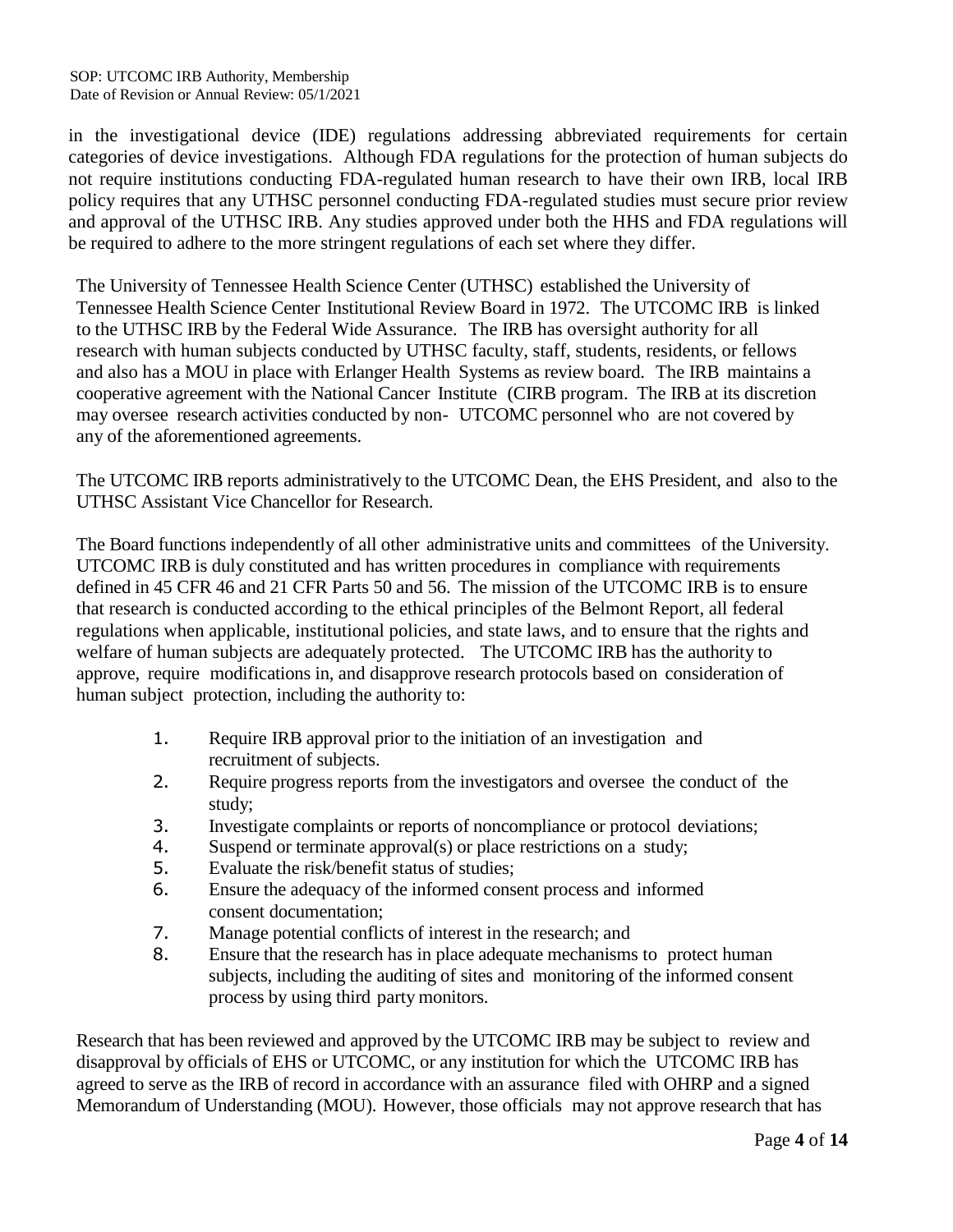SOP: UTCOMC IRB Authority, Membership Date of Revision or Annual Review: 05/1/2021

been disapproved by the IRB.

#### **In accordance with:**

For studies approved under the revised Common Rule:

45 CFR 46.108(a)(2), 107, 108(b), & 109

For studies approved under the Pre-2018 Common Rule:

45 CFR 46.103(b)(3), 107, and 109

For FDA-regulated studies:

21 CFR 56.107, 108(c), 109, & 115(a)(5)

OHRP Guidance on Written IRB Procedures

[https://www.hhs.gov/ohrp/regulations-and-policy/guidance/institutional-issues/institutional-review-](https://www.hhs.gov/ohrp/regulations-and-policy/guidance/institutional-issues/institutional-review-board-written-procedures/index.html)

[board-written-procedures/index.html](https://www.hhs.gov/ohrp/regulations-and-policy/guidance/institutional-issues/institutional-review-board-written-procedures/index.html)

FDA Information Sheets: Frequently Asked Questions: IRB Membership

<http://www.fda.gov/RegulatoryInformation/Guidances/ucm126420.htm#IRBMember>

FDA Information Sheets: Frequently Asked Questions: IRB Procedures

<http://www.fda.gov/RegulatoryInformation/Guidances/ucm126420.htm#IRBProcedures>

*Compliance with this policy also requires compliance with state or local laws and regulations that provide additional protections for human subjects.*

#### **DEFINITIONS**

#### **Human subject**

For FDA Regulated research: Human subject means an individual who is or becomes a participant in research, either as a recipient of the test article or as a control. A subject may be either a healthy human or a patient. 21 CFR 50.3 (d) (FDA)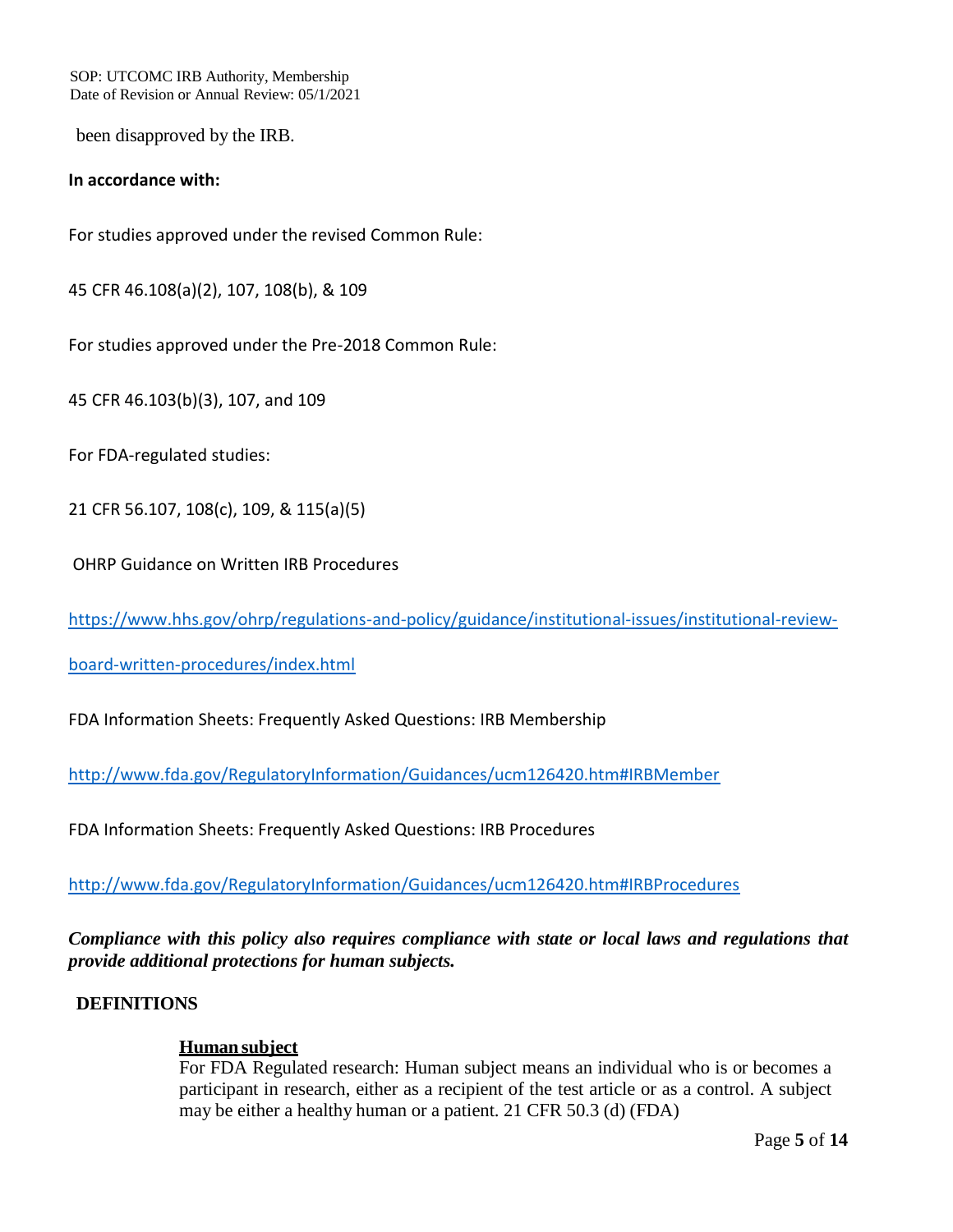Common Rule definition: Human subject means a living individual about whom an investigator (whether professional or student) conducting research:

Obtains information or biospecimens through intervention or interaction with the individual, and uses, studies, or analyzes the information or biospecimens; or

Obtains, uses, studies, analyzes, or generates identifiable private information or identifiable biospecimens.

**Identifiable biospecimen** is a biospecimen for which the identity of the subject is or may readily be ascertained by the investigator or associated with the biospecimen.

**Identifiable private information** is private information for which the identity of the subject is or may readily be ascertained by the investigator or associated with the information.

**Interaction** includes communication or interpersonal contact between investigator and subject.

**Intervention** includes both physical procedures by which information or biospecimens are gathered (e.g., venipuncture) and manipulations of the subject or the subject's environment that are performed for research purposes.

**Legally authorized Representative** means an individual recognized by institutional policy as acceptable for providing consent in the non-research context on behalf of the prospective subject to the subject's participation in the procedure(s) involved in the research.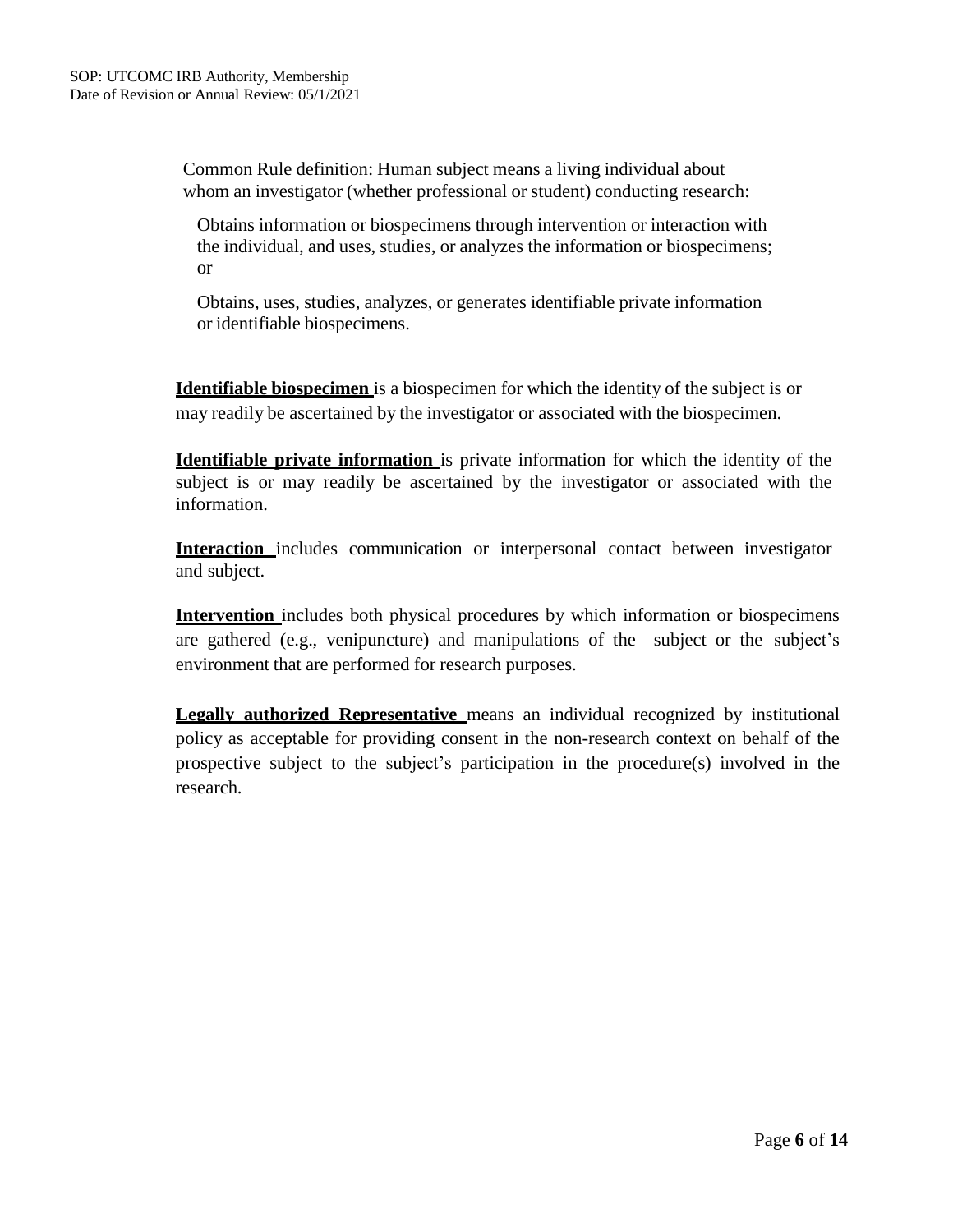**Private information** includes information about behavior that occurs in a context in which an individual can reasonably expect that no observation or recording is taking place, and information that has been provided for specific purposes by an individual and that the individual can reasonably expect will not be made public (e.g., a medical record).

**Research** means a systematic investigation, including research development, testing and evaluation, designed to develop or contribute to generalizable knowledge. Activities that meet this definition constitute research for purposes of this policy, whether or not they are conducted or supported under a program that is considered research for other purposes. For example, some demonstration and service programs may include research activities. For purposes of this policy, the following are deemed not to be research:

- a. Scholarly and journalistic activities including the collection and use of information that focus directly on the specific individuals about whom the information is collected.
- b. Public health surveillance activities, including the collection and testing of information or biospecimens, conducted, supported, requested, ordered, required, or authorized by a public health authority.
- c. Collection and analysis of information, biospecimens, or records by or for a criminal justice agency for activities authorized by law or court order solely for criminal justice or criminal investigative purposes.
- d. Authorized operational activities (as determined by each agency) in support of intelligence, homeland security, defense, or other national securitymissions.

Specific examples of activities not deemed research are provided at 45 CFR 46.102 (l)

Investigator-Initiated Research: Research conducted by a UTCOMC or EHS investigator who initiates and/or conducts a clinical investigation, alone or with others. The IRB may recommend that an independent data safety monitor review all reportable adverse events and that these reports are forwarded to the IRB in a timely manner.

## **IV. PROCEDURES**

#### 1.**Authority of the IRB:**

The IRB has oversight authority for all research with human subjects conducted by UTCOMC faculty, staff, students, residents, or fellows. In addition, the IRB has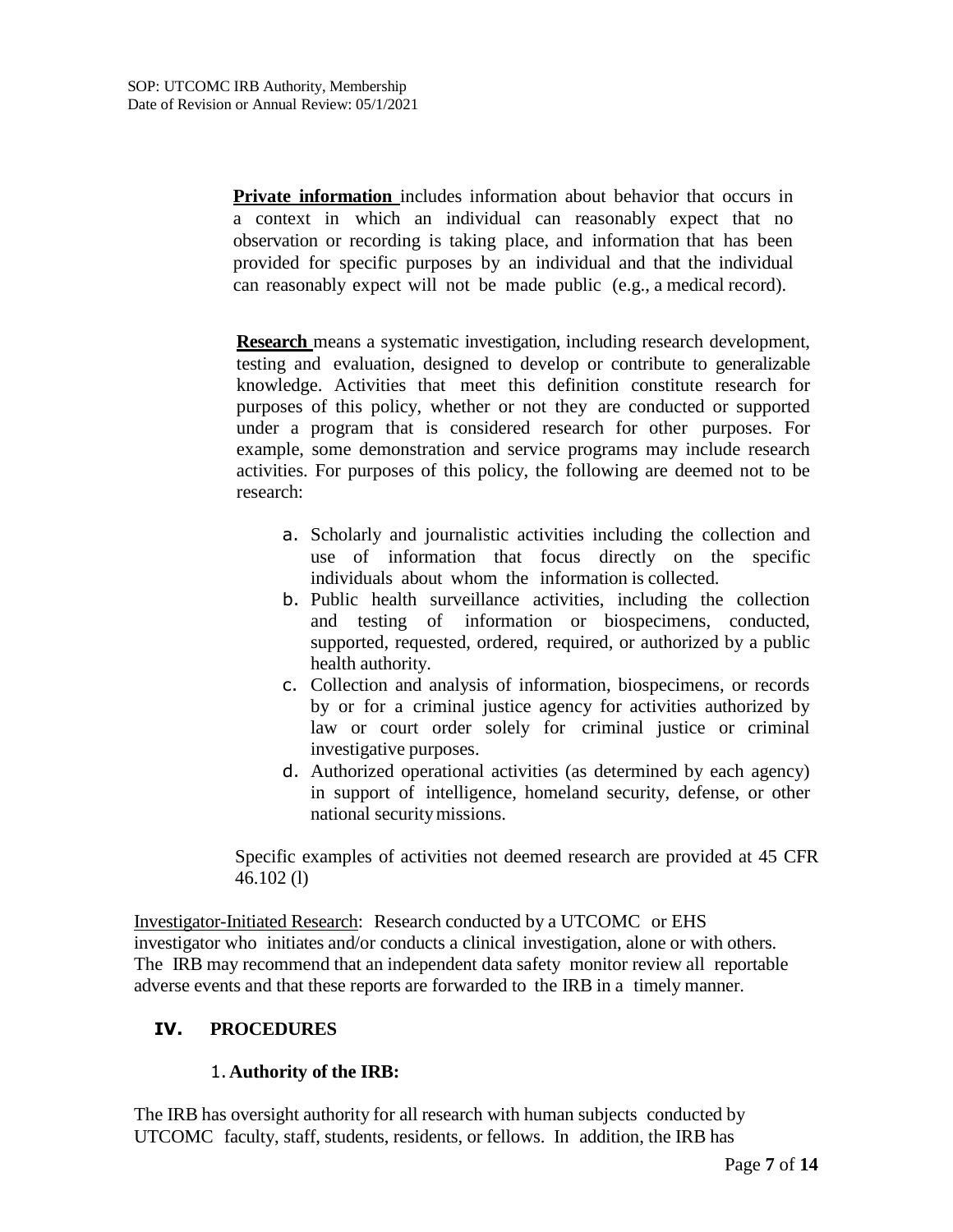oversight authority for human subjects research conducted at UTCOM-affiliated institutions(Erlanger Health System) by their employees and agents.

# 2. **The IRB Chair**

The Chair is a member of the IRB whose experience and expertise is documented in his/her CV. The Chair is appointed by the UTCOMC Dean with approval of the UTHSC Vice Chancellor for Research. The Chair will serve a term of three years and may serve successive terms at the discretion of the Dean of the UTCOMC and the UTHSC Vice Chancellor for Research. Removal of the Chair may be accomplished by resignation in writing or by written notification of termination of the appointment by the Vice Chancellor for Research. The Chair will perform functions including, but not limited to the following:

- a. Direct the proceedings of the full IRB. The position of Chair is a voting position.
- b. Establish and enforce the UTCOMC IRB policies and standards, as well as all applicable state and federal rules, regulations and statutes concerning human subject protection. As a primary representative of IRB decisions, the Chair has authority over all IRB policies and procedures.
- c. Represent the IRB in discussions with other segments of the organization.

d. Review all protocols presented to the Board and communicate as necessary with all IRB subcommittees, consultants, auditors, and other reviewers so that all IRB issues are identified and resolved.

- e. Review and make decisions about responses to administrative provisos for IRB approval.
- f. Conduct review of proposals submitted for expedited review or exempt status. This task may be shared with other senior members of the IRB as delegated by the Chair, depending on expertise.
- g. Review all reports of adverse events, safety reports, data safety monitoring board reports, DSMB reports, protocol deviation reports, continuing review reports, reports of unanticipated problems or unexpected risks to subjects and/or others, and reports of complaints or noncompliance.
- h. Enforce corrective actions for violations.
- i. Exercise oversight authority for all professional and administrative functions of the IRB.
- J. Distribute investigators' applications and review p acke ts
- k. Assist the IRB in drafting letters and other communications from the IRB to researchers, sponsors and regulatory authorities or agencies concerning IRB decisions. The Chair will review and sign correspondence in a timely manner.
- l. Interact with investigators, coordinators, sponsors, institutional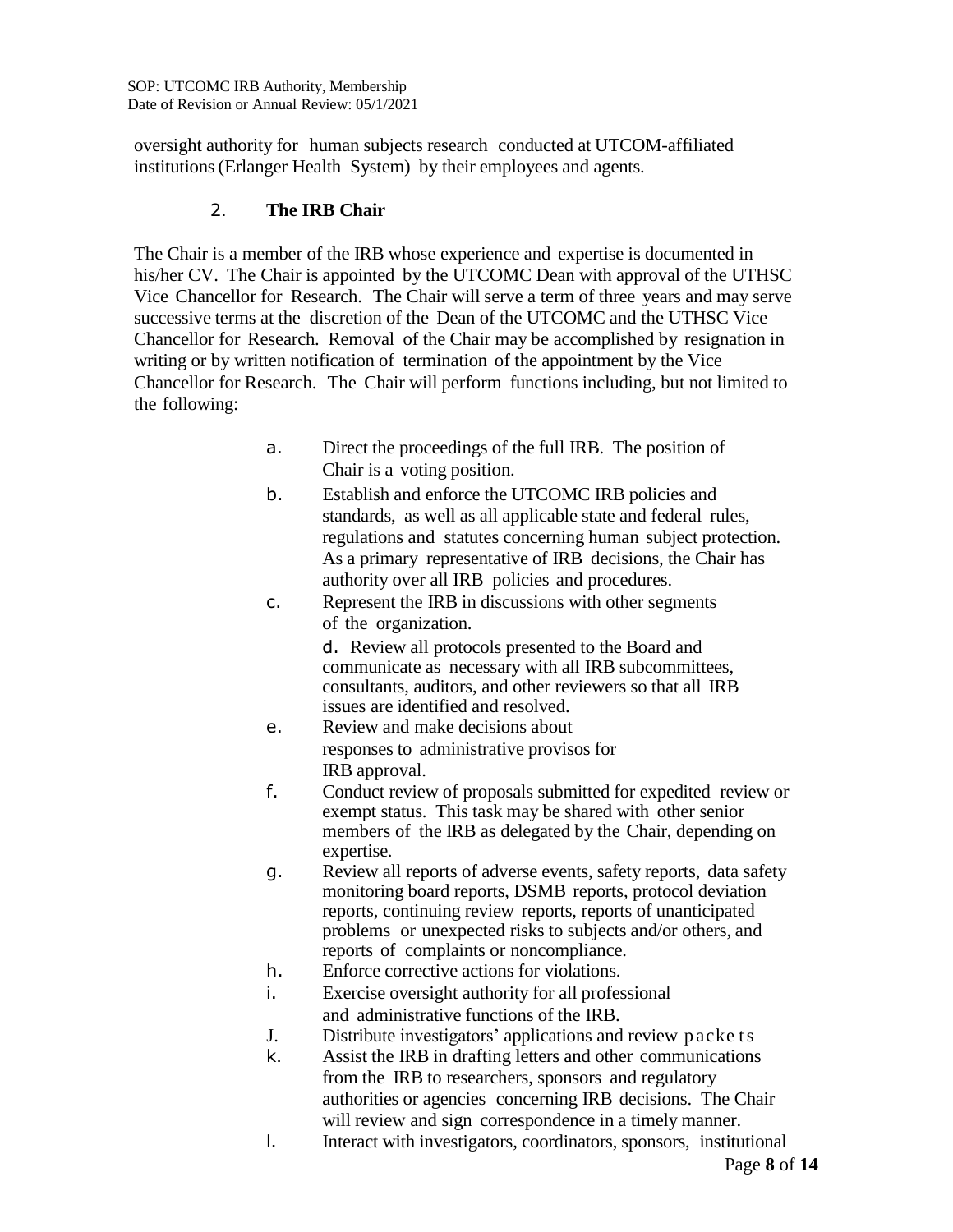officials, subjects, and auditors regarding ethical questions, questions of IRB policy, IRB oversight, and human subject protections.

- m. Assist in preparing any reports and recommendations as may be mandated or required.
- n. Report to the IRB, sponsor, as required for the following events:
	- i. Any unanticipated problems involving risks to subjects or others;
	- ii. Any serious or continued noncompliance with the regulations or protocol requirements;
	- iii. Any serious or continued noncompliance with the policies of the IRB; and
	- iv. Any suspensions or terminations of IRB approval.
- o. Direct audits of clinical sites for compliance with IRB policies and procedures, as well as other applicable laws and regulations.

# 2. **The IRB Vice Chair**

The Vice Chair is a member of the IRB whose experience and expertise is documented in his/her CV. The Vice Chair is selected from the membership of the IRB. The Vice Chair is appointed on the advice of the Chair by the UTCOMC Dean with approval by the UTHSC Vice Chancellor for Research. The Vice Chair will perform functions including, but not limited to the following:

- a. Execute all duties and responsibilities of the Chair in the latter's absence; and
- b. Assist the Chair in the performance of his/her duties.

## 3. **The IRB Administrator (and staff)**

The IRB Administrator is expected to maintain files in a manner that represents a complete history of all IRB actions related to review and approval of a protocol, including continuing reviews, amendments, and adverse event reports for at least three (3) years. For all applications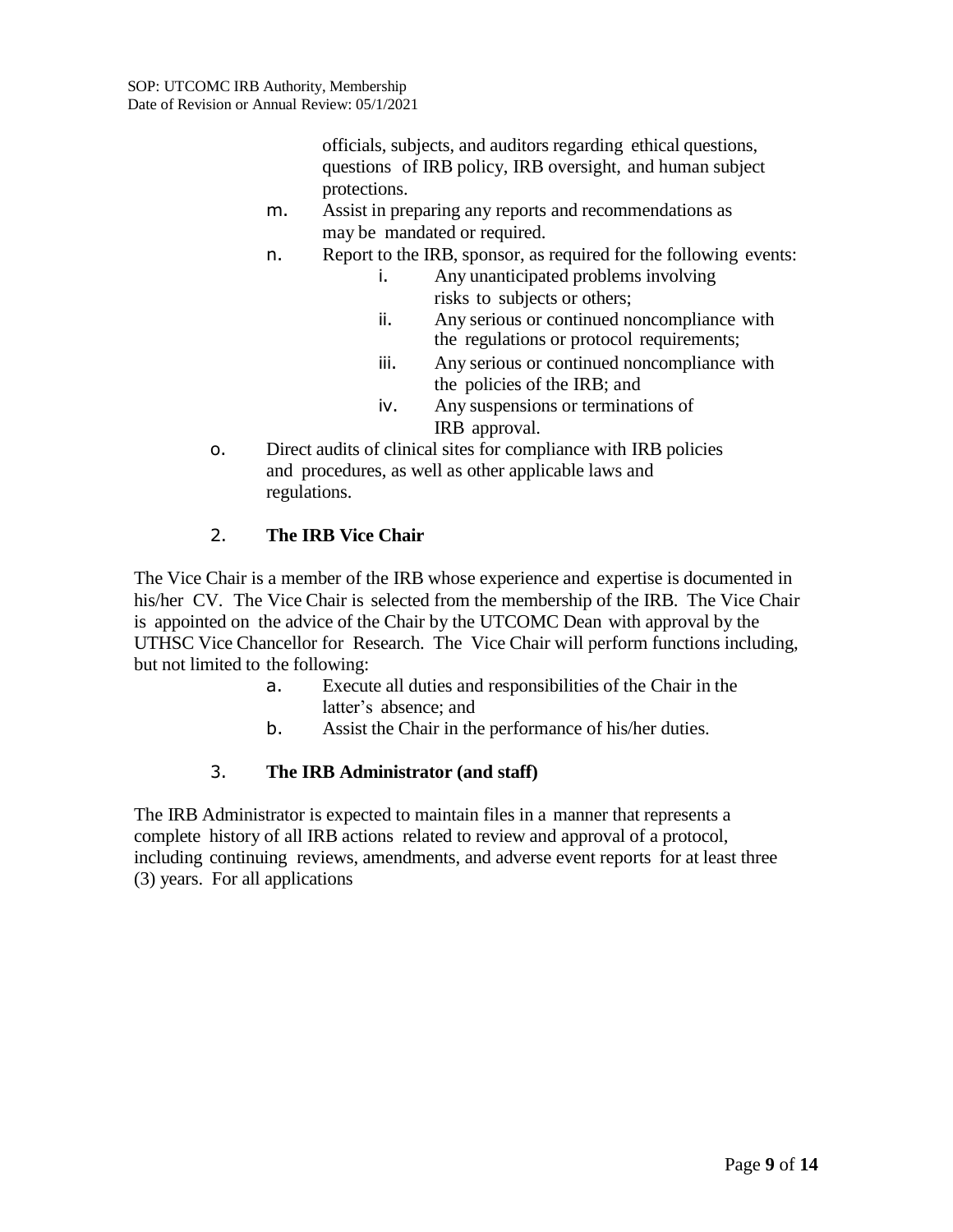that are approved and research initiated, the IRB Office must retain all records regarding that research for at least three years after completion of the research.

All records must be accessible for inspection and copying by authorized representatives of the sponsoring department or agency at reasonable times and in a reasonable manner.

The IRB Administrator will perform functions including, but not limited to the following:

- a. Develop and implement IRB policy;
- b. Develop standard operating procedures (SOPs) and update current SOPs (at least annually), and direct training of all staff, IRB members, consultants and auditors regarding applicable laws and regulations for the protection of human subjects;
- c. Develop and implement IRB policies and procedures regarding HIPAA regulations, and train all IRB staff, members, and consultants on these requirements;
- d. Develop, implement, and update as necessary an orientation program for all new staff and IRB members;
- e. Create and maintain training files for all IRB staff, members and consultants;
- f. Under the direction of the Chair, seek out appropriate new members, consultants, ad hoc members, staff members and auditors;
- g. Develop, update and oversee the IRB investigator- training program on the conduct of human research according to ethical and regulatory requirements;
- h. Advise the university and EHS administration, departments, investigators, and compliance officials on IRB policies and procedures;
- i. Complete comprehensive reviews of post-approval applications, including expedited revisions, expedited and full Board continuations, and other miscellaneous submissions, identify regulatory issues as well as institutional policy issues, and make recommendations
- j. Facilitate the review of research protocol submission under IRB reliance agreements, e.g., Advarra, the National Cancer Institute (NCI) Central Institutional Review Board (CIRB), the National Marrow Donor Program, and St. Jude Children's Research Hospital.
- k. Serve as a contact person for communications regarding IRB deliberations, review, and actions; oversee preparation and signatures of correspondence from IRB regarding these deliberations, review, and actions.
- l. Create, maintain, and archive comprehensive IRB minutes and documents concerning IRB functions and meetings.
- m. Assist the chair to distribute investigators' applications and review packets;
- n. Triage research between IRB review categories along with the Chair (full board review, expedited review, exempt, HIPAA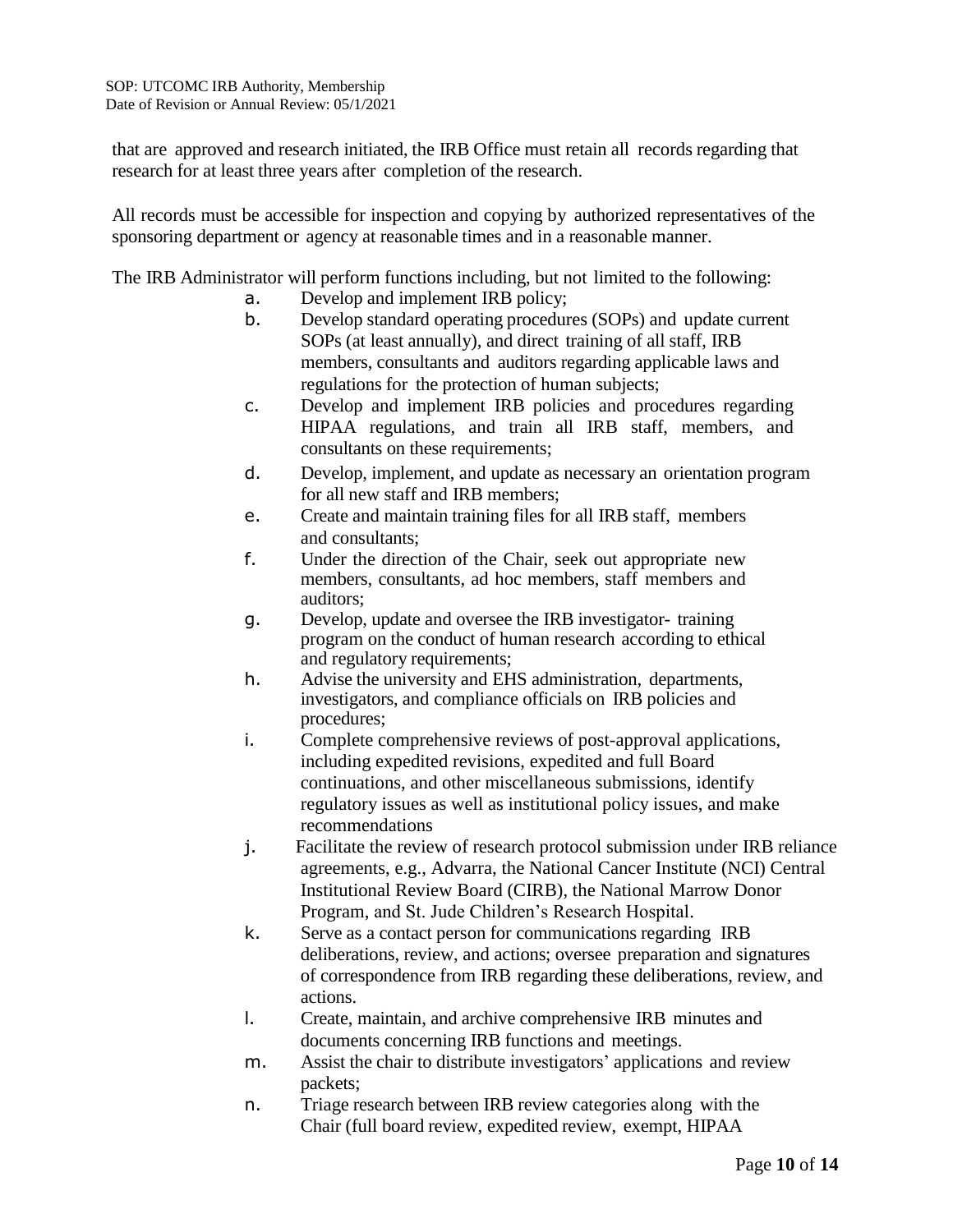.

waivers);

- o. Serve as contact person and liaison for audits from sponsors, OHRP or FDA; develop, update and implement procedures for managing and responding to these types of audits;
- p. Assist the Chair in reviewing serious adverse events, safety alerts, DSMB reports, protocol deviations, unexpected problems or unanticipated risks to subjects or others, injury to subjects, complaints or reports of noncompliance; coordinate appropriate follow-up as needed by the IRB or Research Compliance Office; initiate and coordinate implementation of any policies and/or procedures related to such reports;
- q. Implement, track, review and coordinate IRB communication regarding continuing review;
- r. Monitor and manage conflict of interest reports per IRB policies and procedures;
- s. Implement, manage, and communicate reports of any IRB subcommittees and the Scientific Review Committee;
- t. Coordinate IRB meetings, including preparing of the agenda, assignment of review responsibilities, distribution of materials, and notification of relevant parties regarding time and place;
- u. Update, and maintain the IRB website;
- v. Review submissions and prepare written correspondence with investigators, sponsors, or the FDA concerning any submissions for emergency use or compassionate use;
- w. Invoice, receive and manage all IRB accounts receivable and accounts payable;
- x. Maintain and update IRB information concerning federal regulations, guidelines, information sheets, applicable state and local laws and institutional policies regarding human subject research;
- y. Assume responsibility for the files of the IRB, whether electronic or paper, including archiving, tracking, storage, retrieval, QA and security;
- z. Coordinate, prepare appropriate paperwork, and maintain any correspondence concerning applications for and updates of the IRB Assurance(s).
- aa. Complete comprehensive reviews of post-approval applications, including expedited revisions, expedited and full Board continuations, and other miscellaneous submissions, identify regulatory issues as well as institutional policy issues, and make recommendations.
- bb. Complete reviews of applications that qualify for QI and not human subject research (NHSR) status as well as final closure reports
- cc. Facilitate the review of research protocol submission under IRB reliance agreements, e.g., Advarra, WCG, Sterling, the National Cancer Institute (NCI) Central Institutional Review Board (CIRB),.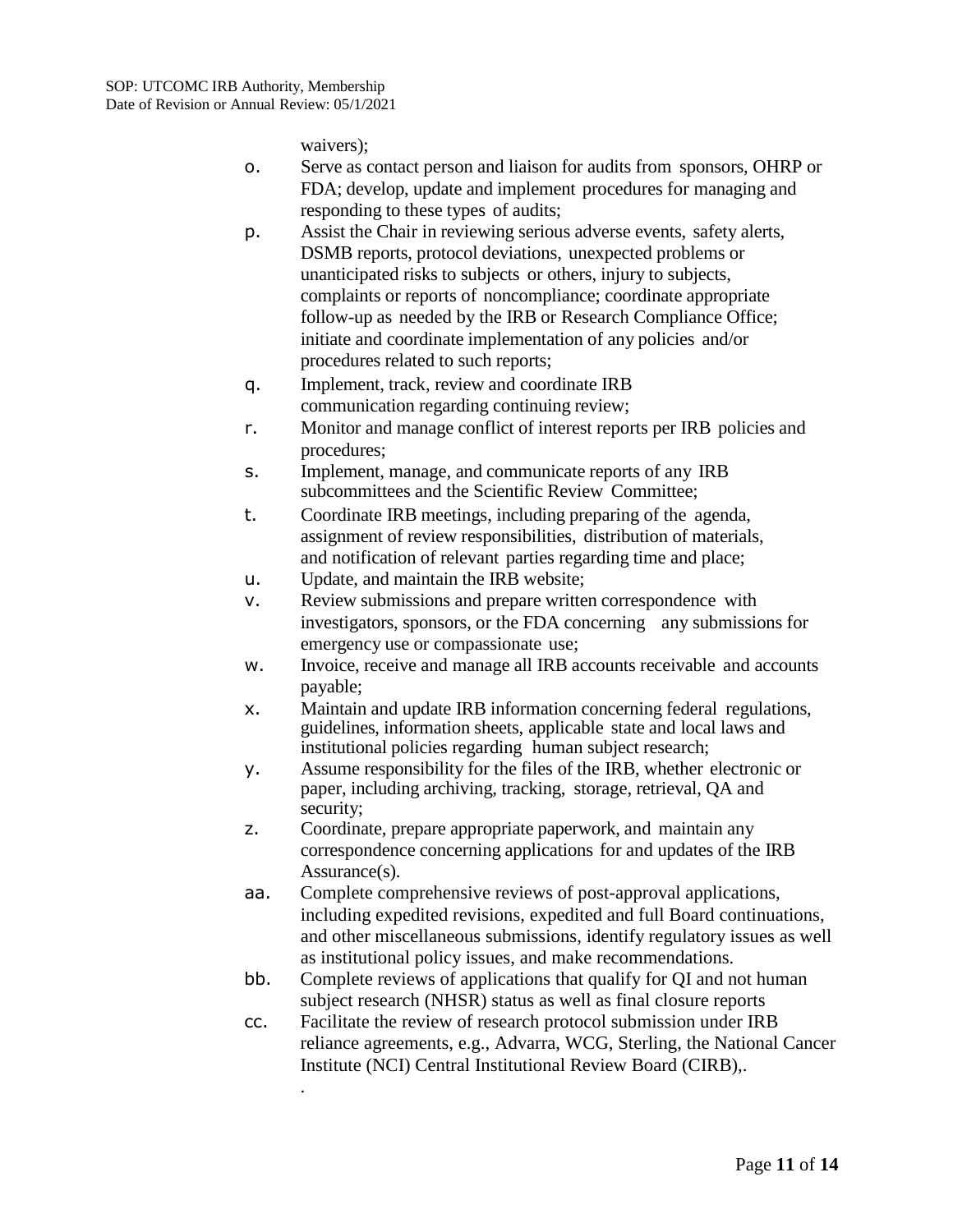# **4. The IRB Membership**

UTCOMC IRB membership is a privilege and a responsibility granted by invitation to scientific and non-scientific members of the academic and local community by the Chair and IRB Administrator.

Members will be sufficiently qualified through their experience, expertise and diversity, including consideration of race, gender, cultural attitudes and sensitivity to community attitudes, to ascertain the acceptability of proposed research in terms of institutional commitments, federal regulations, applicable law, and standards of professional conduct and to promote respect for the Board's advice and counsel in safeguarding the rights and welfare of human subjects.

UTCOMC IRB sections shall have at least five members, with varying backgrounds to promote complete and adequate review of research activities commonly conducted by the institution .

Board functions shall include (but are not limited to):

- a. UTCOMC IRB shall have at least five members, with varying backgrounds to promote complete and adequate review of research activities commonly conducted by the institution. The maximum number of board members is thirty. Alternate members are allowed to maintain a working quorum of the IRB.
- b. Insofar as the UTCOMC IRB reviews research that involves vulnerable categories of subjects, such as children, prisoners, pregnant women, physically or mentally disabled persons, membership will include one or more individuals who are knowledgeable and experienced in working with those vulnerable subjects.
- c. The UTCOMC IRB will not consist entirely of members of one profession.
- d. UTCOMC IRB will include at least one member whose primary concerns are in the scientific area (examples: physicians, nurses, pharmacists, dentists); at least one member whose primary concerns are in nonscientific areas (examples: lawyers, clergy, administrators, ethicists); and at least one member who is not otherwise affiliated with the institution and who is not part of the immediate family of a person who is affiliated with the institution (sometimes called a community member).
- e. All prospective applicants will be evaluated for potential membership (full or alternate) or as an ad hoc consultant (or non-voting member) based on the following:
	- i. Evidence of education and training (as documented by CV);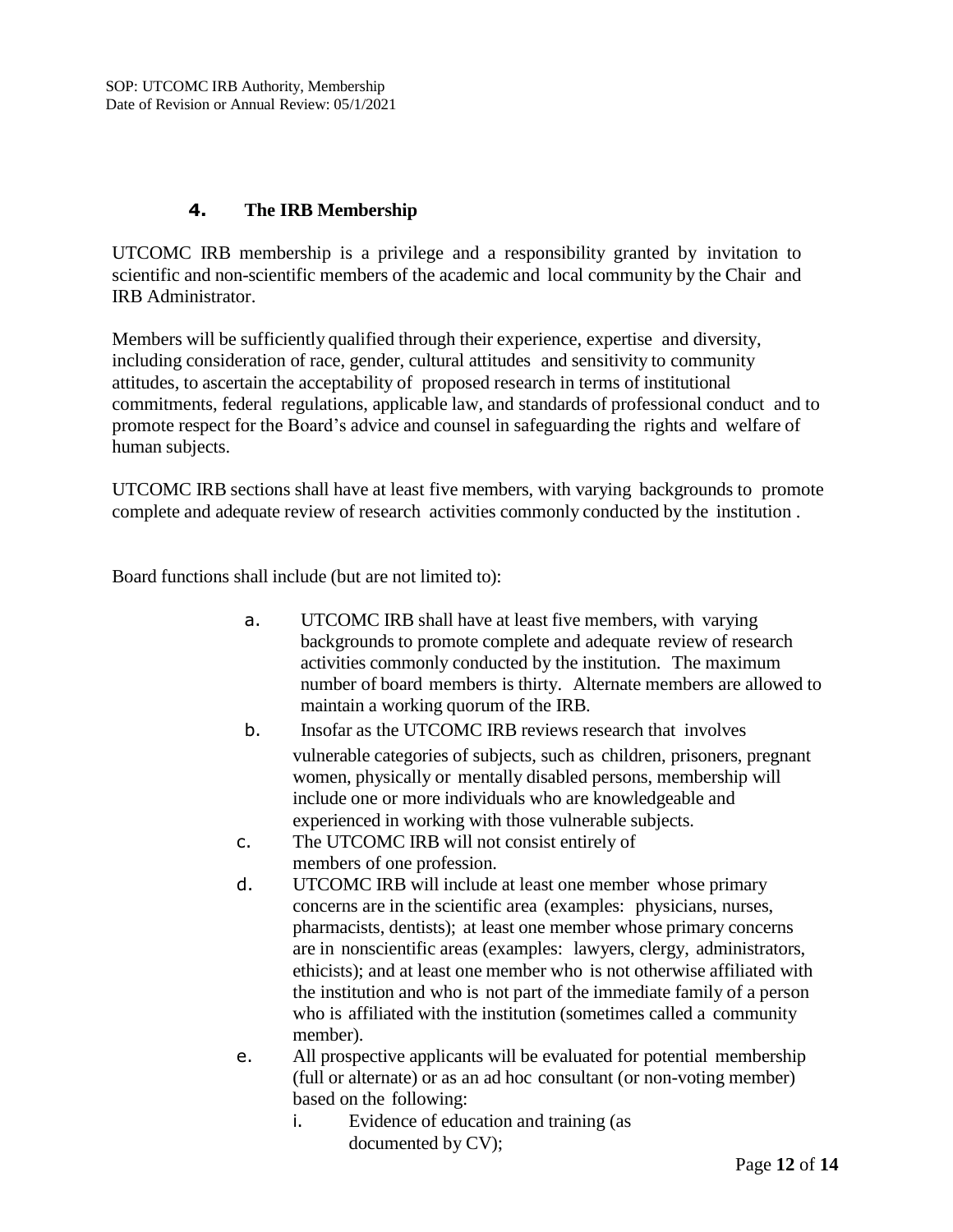- ii. Community service and/or length of residence in the community;
- iii. Specific needs of the IRB; and
- iv. Willingness and time to serve.
- f. Membership may include, but is not limited to:
	- i. Ethicists
	- ii. Members of the legal profession
	- iii. Clergy
	- iv. Members of the medical and other health care professions
	- v. Other scientists or non-scientists to provide the necessary expertise to evaluate the research proposals and the informed consent process
	- vi. Lay persons representing the values and attitudes of the community from which research subjects are drawn
	- vii. Representatives of special populations, such as a prisoner representative
- g. All stipulations for full membership apply to the Chair and Vice Chair.
- h. All members will sign a confidentiality agreement that will be maintained in the IRB file.
- i Prospective applicants for Board members submit supporting documents, including a CV or resume and a copy of any professional license (if applicable to their application) to the IRB Administrator.
- i. The IRB Administrator will forward the supporting documents of all prospective members to the Chairperson forreview
- j. IRB members are appointed by the Dean for an initial three- year term, and may be reappointed for successive terms at the discretion of the Dean
- k. Upon notification of a member's appointment, the IRB Director or designee will prepare a letter of appointment for the member and provide it to the Dean for signature.
- l. Once signed by the Dean, the IRB Director will forward the original letter to the member and file a copy with the IRB files.
- m. The new member's name will be added to the IRB Roster. The Director will update the IRB Registration with OHRP.
- n. The IRB administrative staff will schedule the new member for orientation and will send a copy of the IRB policies andprocedures to the new member.
- O All new members will be required to complete the CITI Tutorial for IRBs.
- **5. Alternate Members**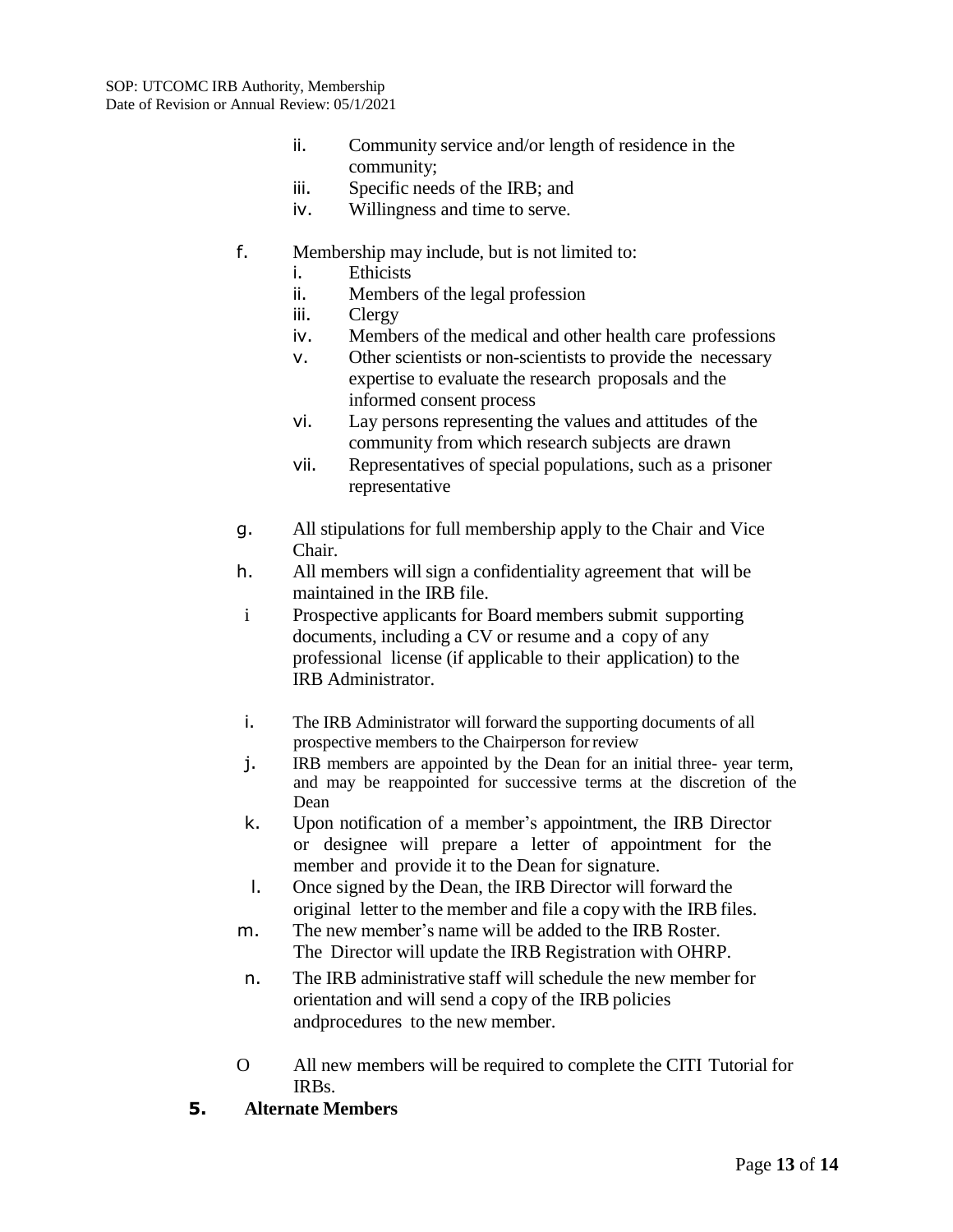Each IRB member may have an alternate member appointed to serve in the absence of the member. Alternate members may serve as an alternate for more than one member only if the alternate has comparable experience, expertise, background, professional competence and knowledge as the primary IRB members whom the alternate would replace. Alternate members are appointed in accordance with guidelines in Section 4 above. Alternate members may attend any IRB meeting, but may not vote if the principal IRB member is present.

# **6. Ad Hoc/Consultant Members**

When reviewing research that involves children, prisoners, pregnant women, physically or mentally disabled persons, or other category of subjects deemed vulnerable by the IRB (eg, students, elderly, employees of the site or institution, members of specific culturally groups or minorities), consideration shall be given to the inclusion of one or more individuals who are knowledgeable about and experienced in

working with these subjects, when such individuals are not otherwise represented on the Board. In addition, the membership may invite individuals with competence in special areas to serve on an ad hoc basis to assist in the review of studies requiring expertise beyond that of the members. Ad hoc

members are appointed in accordance with guidelines in Section 4 above. The ad hoc member will attend the IRB meetings to participate in the discussion of proposed research but at no time will be allowed to vote. The ad hoc member may provide the IRB comments in writing prior to the meeting.

# **7. Non-Voting Members**

UTCOMC IRB may, at its discretion, call upon individuals with competence in special areas or knowledge of institutional policies, community attitudes and state laws pertaining to research, to assist in the review of issues requiring expertise beyond or in addition to that available in the IRB membership.

The purpose of non-voting members is to advise the IRB on specific questions and at no time will be allowed to vote.

## **8. Membership Roster**

A roster of IRB members and alternates is created and maintained by the IRB Administrator. The roster will identify members by:

- a. Name
- b. Earned degrees
- c. Experience, qualifications, specialty (board certification, licenses, IRB certification)
- d. Designation as principal, alternate member, ad hoc, or non-voting member
- e. Scientific or non-scientific designation
- f. Employment or relationship to IRB or other members
- g. Hospital or institutional affiliation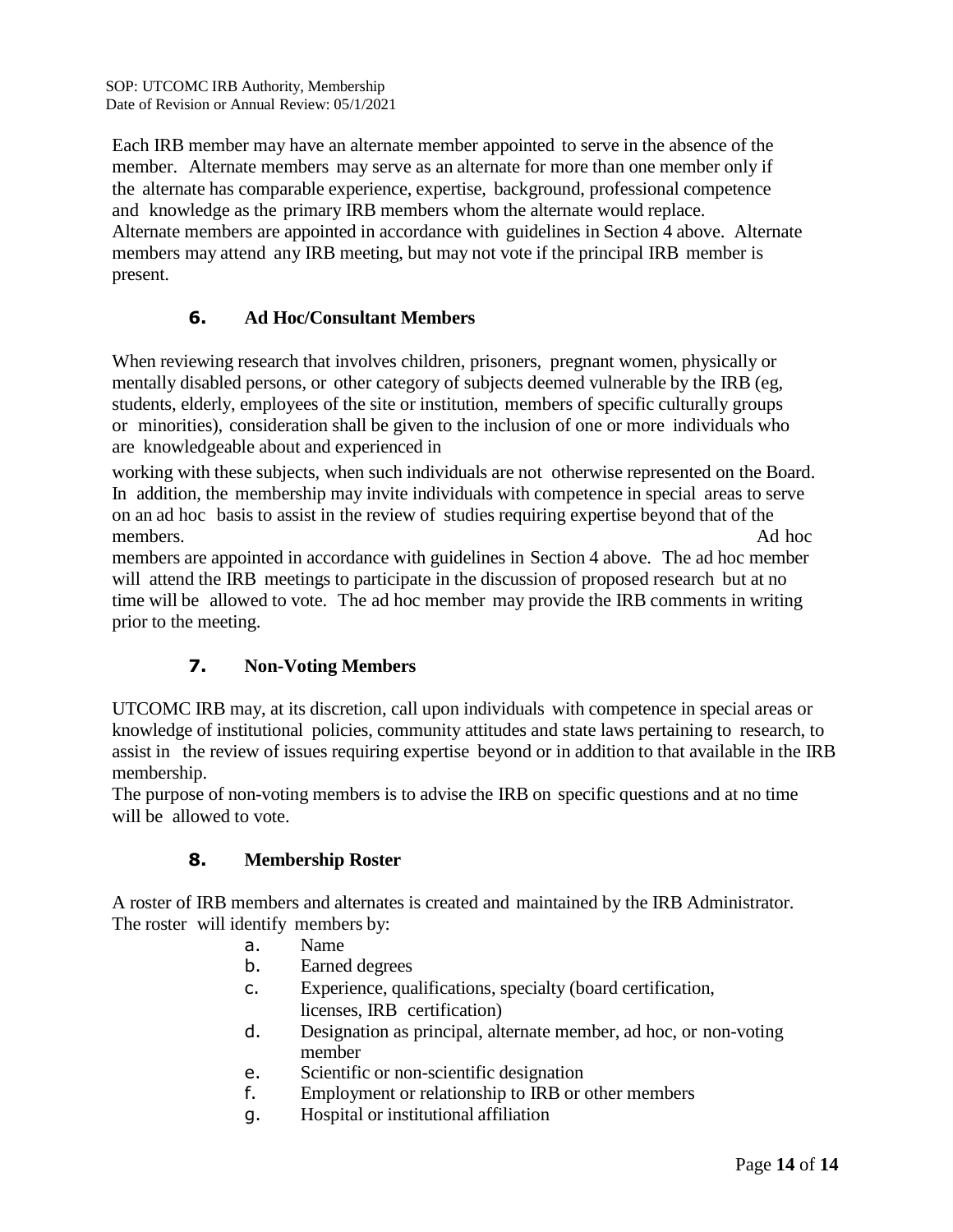The membership roster is reviewed annually by the IRB administrator and Chair to assure appropriate membership and diversity as outlined in 21 CFR 56 and 45 CFR 46. The checklist for IRB membership is used for the documentation of this review and assurance.

## **9. Attendance**

Members are expected to attend all scheduled meetings in order to maintain their appointment to the Board. The IRB Administrator will maintain a log of attendance with cumulative attendance on a calendar year basis for review by the IRB Chair.

The Chair may ask for the resignation of the member if deemed appropriate.

# **10. Removal of Members and Vacancies**

A member, alternate, ad hoc or non-voting member may be removed with or without cause from the IRB by the action of the Vice Chancellor for Research and the UTCOMC Dean on the recommendation of the Chair. Six consecutive absences or a pattern of non-attendance are grounds for dismissal. The Chair or Vice Chair may resign with a one-month notice. A member may resign from the IRB by submitting a letter or resignation to the Chair.

Vacancies shall be filled by the appointment process described in Section 4 above.